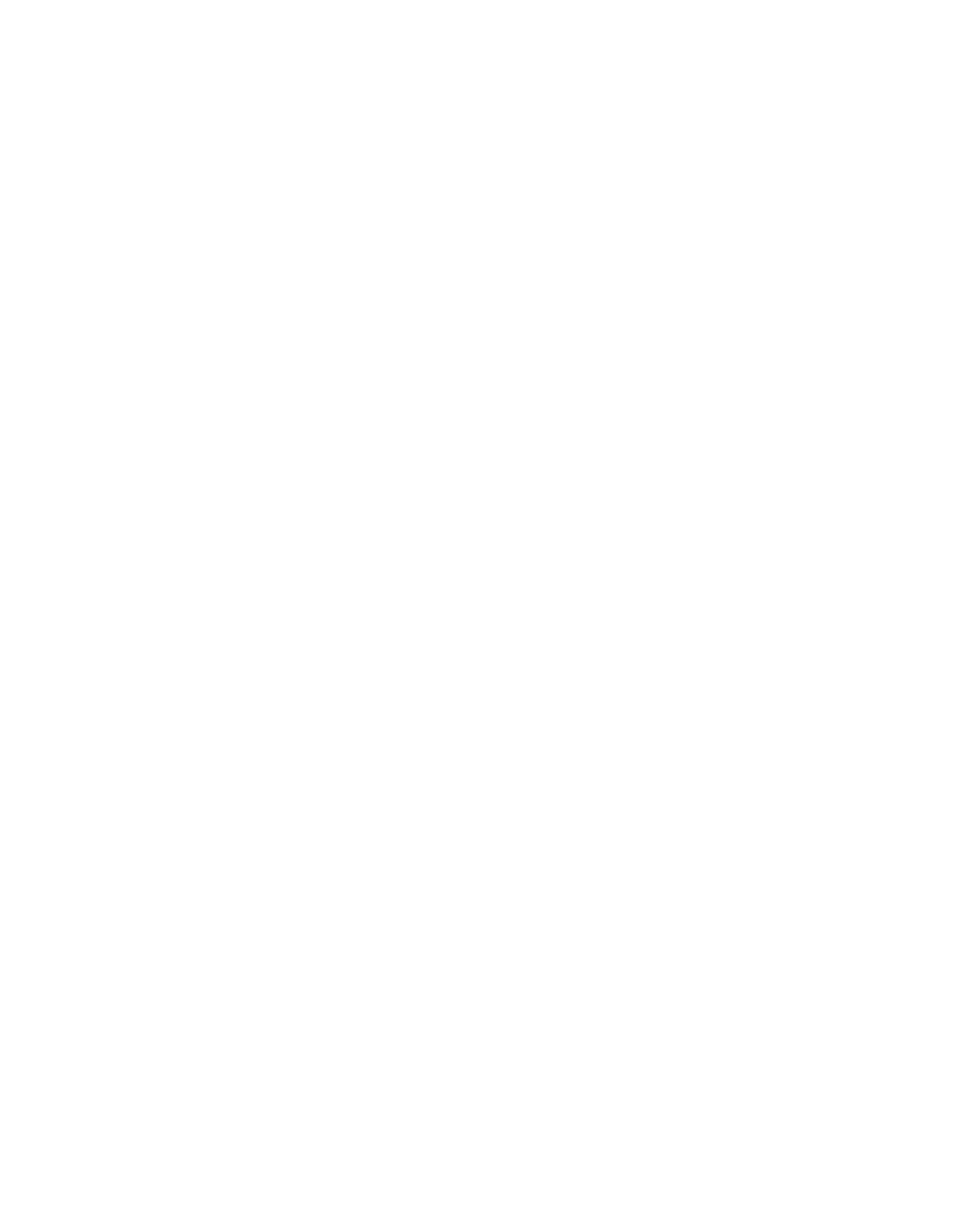### Jude

"Hey Judy, whatcha doing?" Orion asks as he settles onto the stool next to mine in the bar.

Smiling, I look up at my second-favorite alpha here. "Writing Griz a sexy letter. Wanna read it?"

"Oh hell no," Orion chirps, shaking his head as he scoffs. "Have you talked to Connor today?"

"No, why?"

Orion smirks. "He's on the warpath trying to find a practical joke to play on Stone, and the skeptical asshole side of my brain wonders if it's all a diversion."

I flare my nostrils as my head snaps toward Orion. "You think he'd hit Griz *again*?"

"Don't know, but Connor's sneaky as fuck, so I'd keep an eye out for him if I were you."

"Noted," I say thoughtfully as Orion tugs my ponytail lightly, nodding down at the love letter I was in the middle of penning.

"'Come' as a verb is spelled c-o-m-e traditionally. The actual jizz is c-u-m," Orion offers with a snark as he tugs my hair again before turning to cross the lobby and head out the front door.

Laughing, I concentrate inward, looking for my sexy-as-hell mate. Sending him my love and excitement to see him later, I focus on a few specific things I want to do to him, starting with the suggestions in my letter.

Pen comes up next to me and guffaws when she glances down at the note. "Okay girlfriend, I see you. I like where this is going. Love letters both directions? You two are so sweet."

My cheeks heat a little as I look up at her. "Will you read it? Is it sexy enough? I'm not going for sweet."

"Yeah of course, if you want me to," Pen quips happily. "If that doesn't feel intrusive?"

"Nah," I reply, biting my lip. "I just…he writes so beautifully. I want to make sure this is going to have the effect I want it to."

"I gotchu. Let me take a look." Pen's green eyes scan the letter as her cheeks flush and she loosens a pretend collar around her neck. "Damn, Jude. Are you a switch?"

"I don't know what that is," I admit, biting at my lower lip. "Do you think Griz will like it?"

Pen scoffs. "Umm, hell yeah he's gonna like it. A switch is someone who is sometimes dominant and sometimes submissive in the bedroom."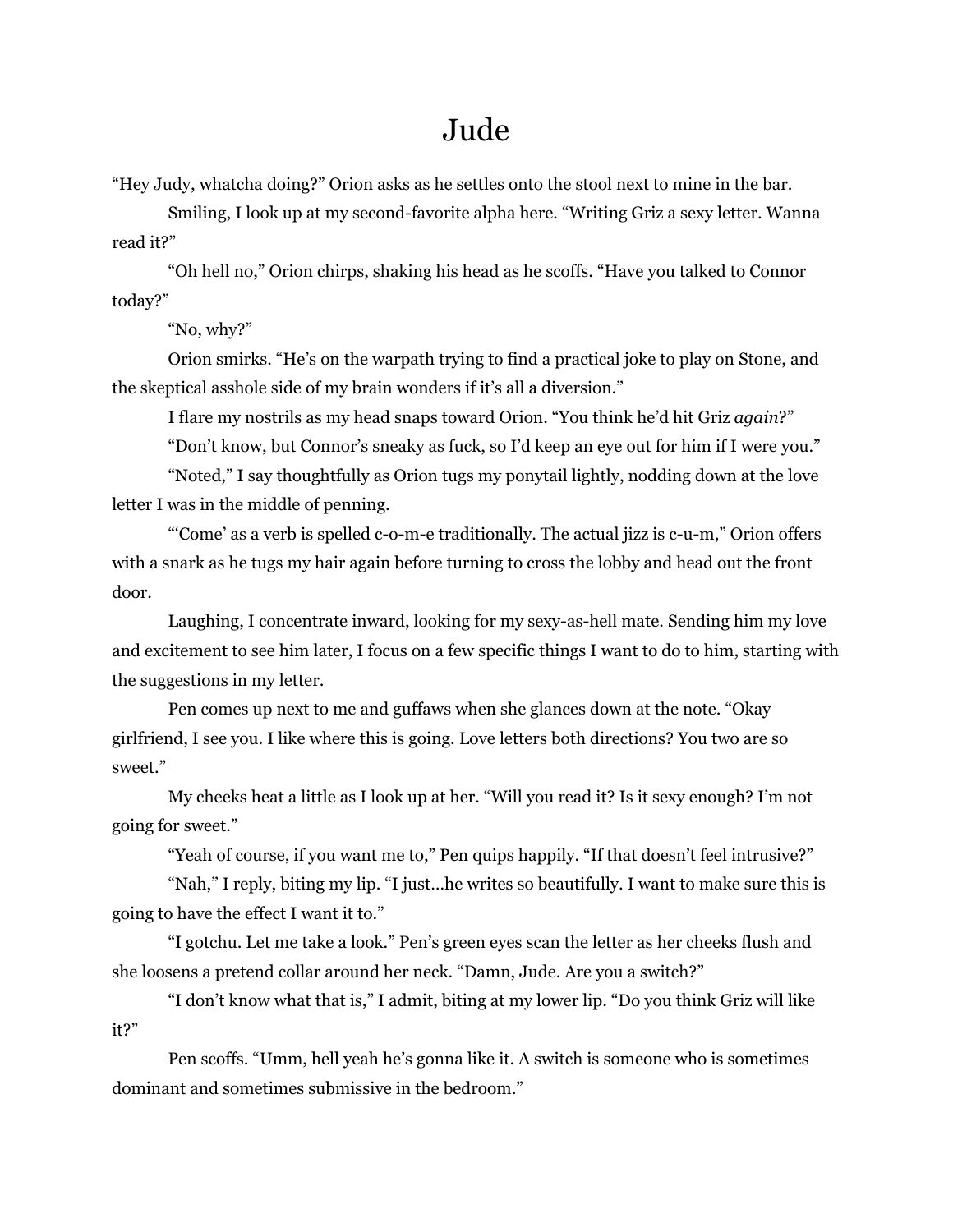My cheeks heat as her eyes land on me again. "Do you like to take charge sometimes? It sounds like it, from this letter."

Suddenly I feel like I'm sharing far too much, so I grab the letter back and stuff it in my pocket, looking away as Pen smiles. "I think it's great, Jude. Whatever the two of you have together in the bedroom is perfect, because it's yours. You can be whoever and however you want with Griz, right?"

I nod, risking a glance back at my wildest friend.

"Then it's perfect, and he's going to have a freaking heart attack," she offers, her voice kind.

I smile then, because all I want is to make my mate feel good, to enjoy every inch of him and make him come on every surface of our house.

Pen leaves to find her mate, and I smile when Griz walks into the lobby. He stalks almost soundlessly through the front door, smiling big when he sees me. It's a bright, joyous smile, full of love and happiness. Griz's 'in love' smile is the best thing on the planet. For the millionth time I thank God or whoever else lives up in the sky that Griz knows the very worst things about me and he still stayed.

He stops in front of me, reaching out to stroke dark fingers along my neck, tickling down my collarbone as goosebumps rise on my skin. "Jude," he murmurs. "I missed you."

Smiling, I hop up into his arms and attack his mouth, pouring all my love and need into our bond as his chest vibrates with the strength of an alpha purr. The sensation travels through my body, lighting up a strength of need that always shocks me with it's intensity.

"Break it up you two," barks Connor as I pull my lips from my mate's. Connor strolls through the front door, holding Brady's hand. I love seeing them like this, so open with their love. Brady looks…dubious however.

"Why does your face look like that?" I question with a grin.

Brady lets out a defeated sigh, glancing at Connor. "We're about to see the results of Connor's first practical joke here and I suspect it's going to start a shitstorm."

"I can't fucking wait," snorts Connor, pulling Brady's back into his chest as he bites his way up his mate's neck.

Griz is tense underneath me, scanning the room surreptitiously as Connort snorts.

"You are truly not my target this time, friend, I've moved on to the grumpiest grump on the planet."

That one makes me laugh. "You realize if you pull a joke on Stone he might just beat you into a pulp?"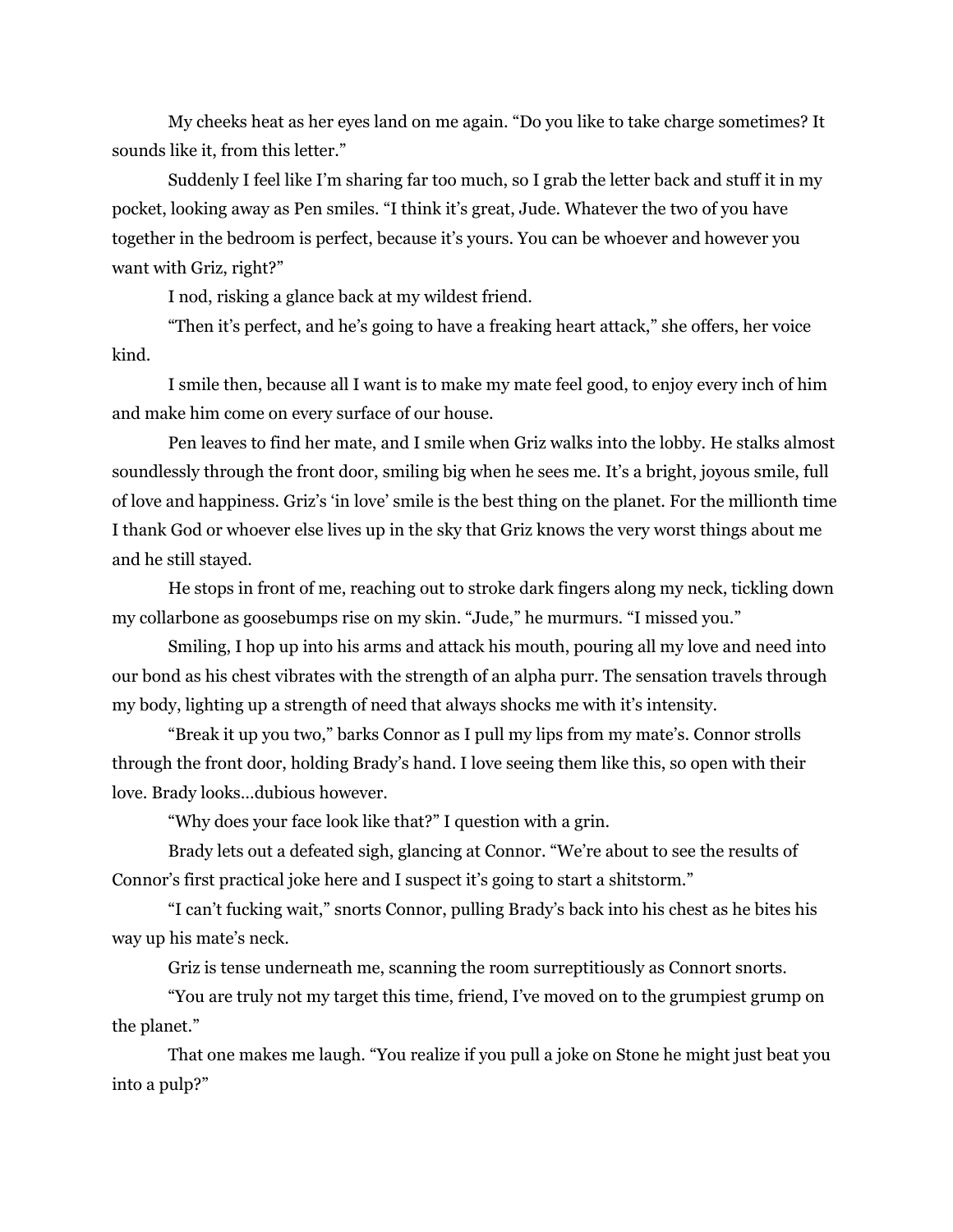"It'll be so worth it though. In fact, I suspect we are going to see him any minute…"

"What did you do?" Griz asks, his voice is cautious but curious. I know he's wondering if there's any possible way he's still actually the target.

Connor chuckles and winks at us both. "I rubbed serrano peppers all along the inside of the omegamatic and he just headed up there about ten minutes ago. Oh, and I cut the water off, so it won't work when he tries that…"

"Oh fuck," snorts Griz.

Connor laughs again. "I suspect Stone is going to show up any moment. Shall we stand on the porch and wait for him?"

"I've got to see this," I admit to Griz. Poor Stone, but ohmyGod that's funny.

Connor and Brady turn and head outside, but I tap my fingers on Griz's shoulder, still held close in his arms. "Wait a minute, mate. I've got something for you."

Griz sets me down with another smile. "A gift?"

"Yeah," I whisper, reaching into my back pocket and handing him the letter. "I know we're both busy for the next few hours, but I have some ideas about how our night should go. I put them in a letter."

When Griz goes to open it I close my hands over his. "Read it after I go back to the lab. I want it to be a tease."

My mate's eyes light up as he leans in and runs both hands up my back, into my hair as fangs scrape up my neck. It's just a hint of the bite he wants to give me. I fucking love it.

"Later, then," he murmurs, his voice a low rumble against my skin. "I suppose we should go outside and watch another alpha fall victim to Connor. Thank fuck it's not me."

"Let's do it," I giggle.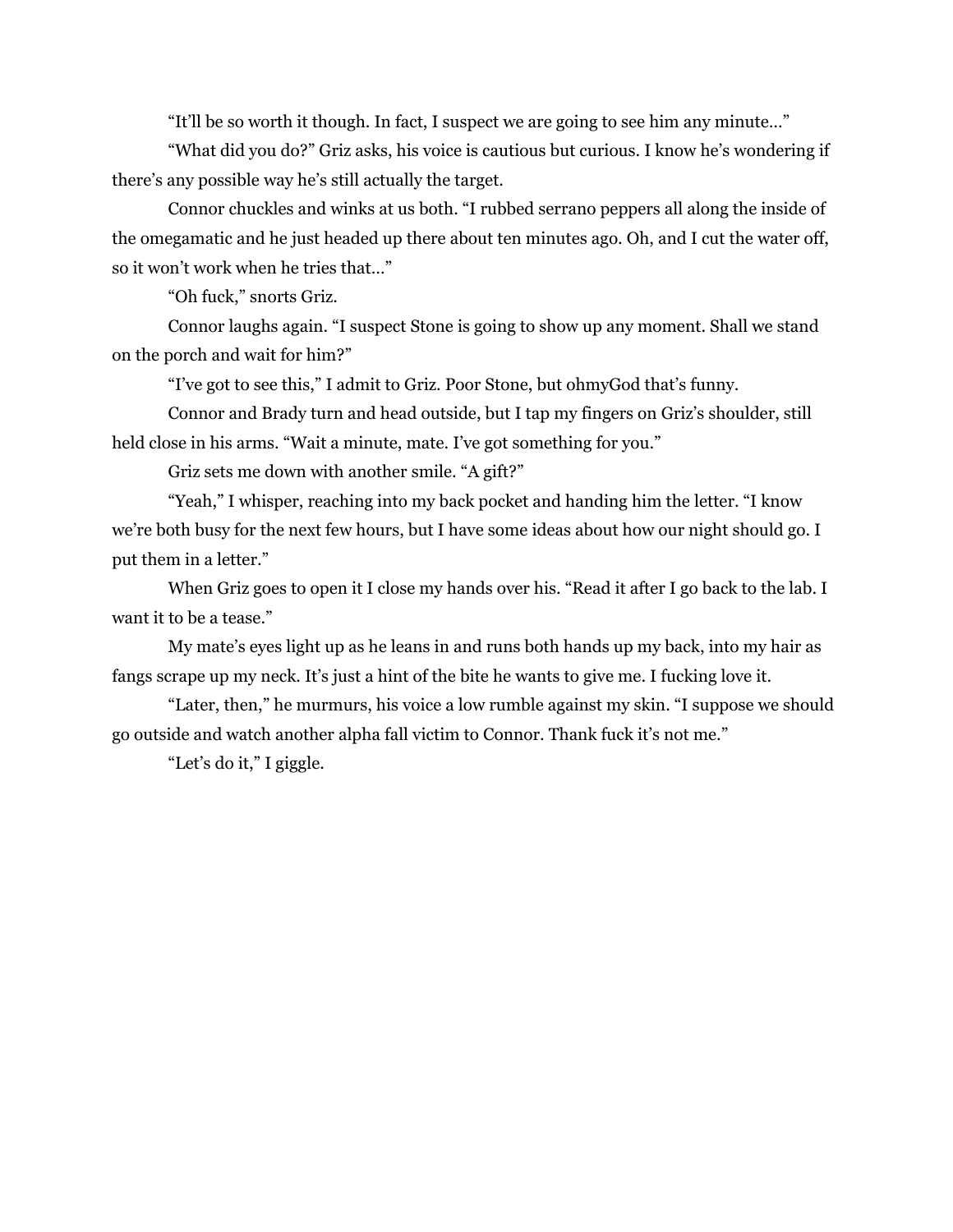### Griz

While I'm thankful as hell that I'm not the target of this most recent joke, I've got to admit that chili oil to the dick sounds terrible. I once had a chili incident with a girlfriend where she cut peppers and then we fooled around. Needless to say we were both on fire and it took some fast googling to figure out a fix. It was highly uncomfortable and then my dick was tender for a day. Stone will be just fine, but he's gonna be mad as hell.

When I lead Jude outside, I laugh at the fact that most of our joined packs are out on the porch, waiting for Stone to show up. My thoughts stray to the letter Jude gave me. I wonder what she has in store for tonight?

Samson cocks his head to the side, listening. "He is coming now."

Connor roars gleefully as sniggers echo on the porch. "Well he probably *was* coming when the chili oil hit." Samson snickers as we all turn toward the treeline.

Thirty seconds later, we can all hear Stone crashing through the woods, a string of expletives preceding him as he sprints for the lodge. When he flies through the treeline, absolutely naked with his hand over his junk, the porch erupts into laughter.

Stone slides to a halt when he sees us, then bellows as he runs across the driveway and up the front steps. His chest heaves, the whole thing is flushed red all the way to his face and hairline. He grimaces as he shoves a finger in Connor's chest. "You did this? What the fuck is it and how do I stop it?"

Connor roars with laughter as Stone hops from one foot to the next. "Chili peppers." Connor pauses between the words, wiping tears from his eye. He can barely speak he's laughing so hard, and the rest of us aren't much better.

"I'm going to fucking kill you, you asshole," Stone snaps. But that shit must sting because he hisses in a pained breath and pants, whining as he steps back from Connor and sprints into the lodge. We watch him go, the porch still ringing with laughter as cuss words ring out from inside.

Connor is doubled over with laughter. "Oh God, that was fucking priceless. No idea what he might do to get me back, but whatever it is, it's worth it. God, so worth it."

Brady sighs next to Connor, Carmen tucked deep into his arms. Brady leans into Carmen's ear and nips at her playfully. "And here we go. Maybe you and I should take off for a week and let Connor deal with the aftermath."

Carmen snorts as she leans back into Brady's chest, smiling.

In my arms, Jude turns and kisses my chest. "I'm glad as hell it wasn't you."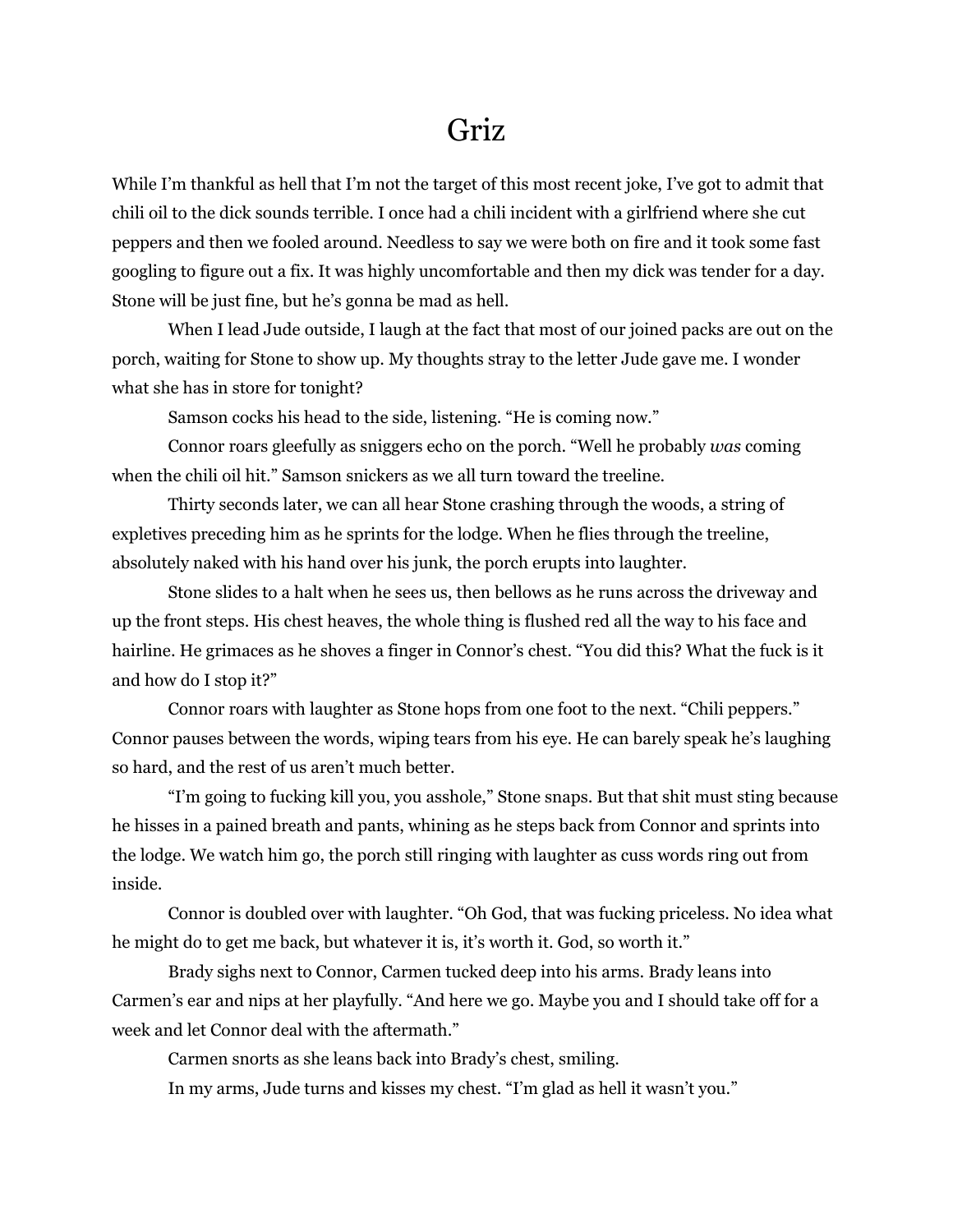Damn. "You and me both, mate," I agree, scowling at Connor. "Because I would kill Connor dead if he pulled that shit with me."

"I've moved on, Griz. I've gotten you good enough times. It's Stone's turn."

"That's a good call, Connor," chirps Jude from my chest. "Because you never know when I might just decide to defend my mate against your bullshit."

Hoots ring out on the porch as everyone catcalls Jude, Connor waggling his brows.

Leaning down, I capture her mouth with mine, kissing her soundly before I let her go.

"I've got you," she whispers. "I've got your back, now and always. I'm going back to work, but I'll see you tonight."

Something about the way she hints at the pleasure ahead of us shoots sparks along my back. They pool between my thighs as I growl in anticipation. "Can't wait, omega. I'll be home soon."

Jude rubs a hand up my stomach and leans in to kiss me, then turns to go back to her RV to work.

I watch her go, admiring the view as the crowd on the porch dissipates. Once everyone is gone, I pull the letter out of my pocket to read it, leaning up against the side of the lodge.

#### *Griz-*

*You asked me once what my kinks are, and I didn't know, at the time. But the longer we explore, the more I realize I like taking charge in the bedroom occasionally. I like commanding you and demanding what I want. It turns me on to watch you obey me.*

*That's what we're going to do tonight, mate. I want you home at 5. When you get home,* I've got a plan for our evening that involves you coming in every room of our house. But not *until I say so, because your ecstasy is mine, Griz. Tonight, it's mine to command, mine to control.*

*Don't be late or there will be…repercussions. Wink.*

*Yours,*

### *Jude*

Oh fuuuuck. Oh fuck, I pant as my chest heaves. That very first time I got on my knees for her and told her to tell me what she wanted, she commanded me then. And it was so damn hot I exploded all over her in less than a minute. My mate's a switch. A growl leaves my chest as I close my eyes and allow my thoughts to wander to our last few nights together. She loves to get manhandled, chased, dominated. But she has a hellcat side she's unleashed on me a few times.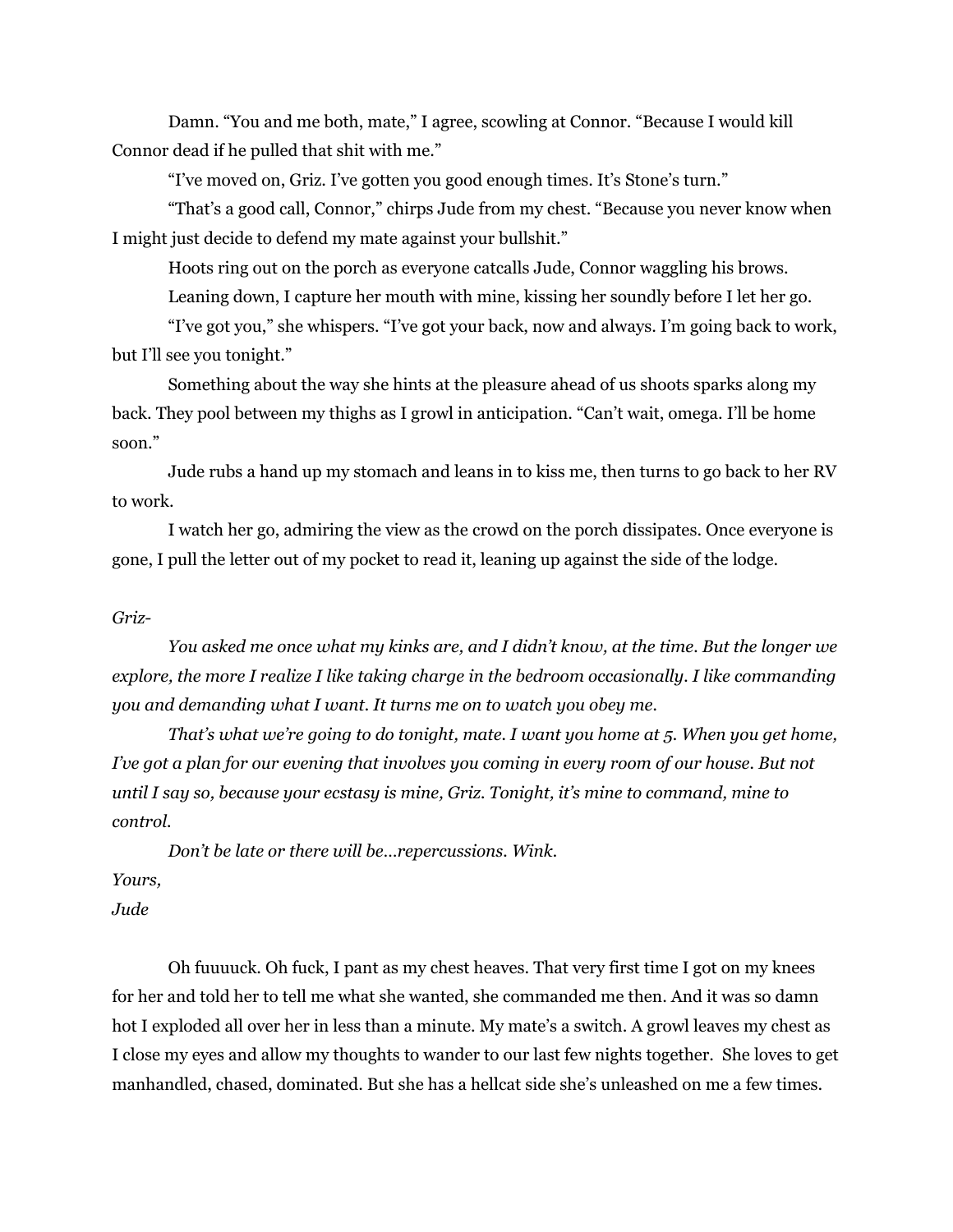Coming in every room of the house? Why isn't it five yet? I've never been so ready to get home. Knowing she's in the lab–alone–right this minute amps up the tease. But I know she doesn't mean for me to come there. She told me to be home at five or there'd be repercussions. Hmmm. There's a part of me that wonders what those might be, but I'll test that another day. Because right now, all I want is for my mate to tell me exactly what she needs.

Growling, I push off the wall to go find Stone and see what he needs help with this afternoon. Apart from his dick, I can't help with that. But I've got to find something to keep myself occupied for a few more hours.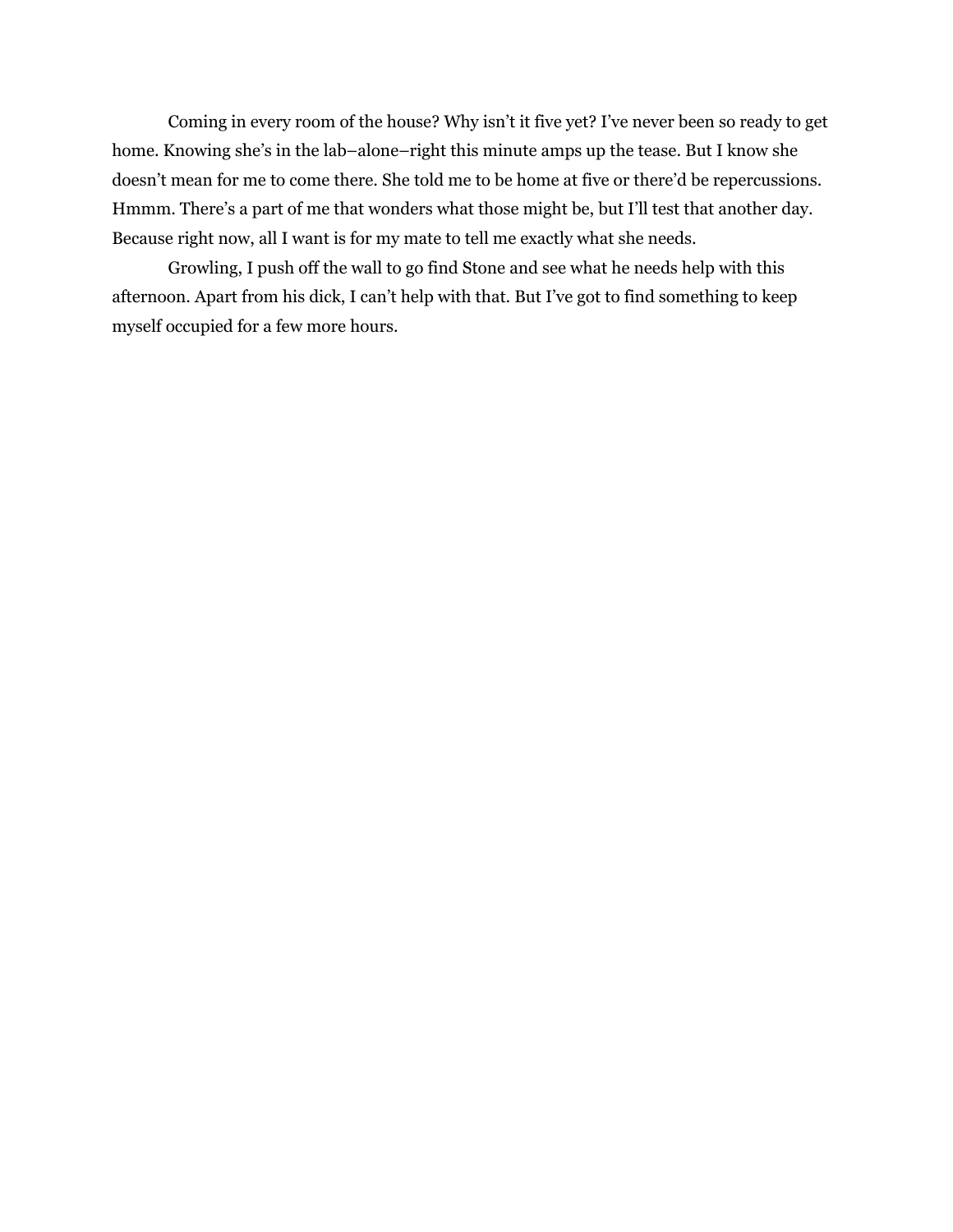## Jude

At 4:30, I lock up the lab and ATV back to the house to get ready for tonight. My entire body is alive with anticipation, knowing my mate has read the letter and he can't wait to get home. All afternoon our bond has been tense and tight with need. I know he's occupying himself doing some work for Stone, but the knowledge that he's counting the minutes until five is a huge turn on for me.

When I get home, I go to our room and pull a box out from under the bed. It's something Betty helped me procure specifically for tonight–a black lace-up corset with matching panties. I've never really dressed up in the bedroom, but the idea of Griz undoing the laces makes my thighs quiver.

Hopping into the corset, I lace it, hefting my boobs up in the front. When I pull on the panties and take a look in the mirror, I'm shocked to hell. I look…I look pretty damn good, if I do say so myself. There's one more piece of this ensemble, a thigh strap knife holder. I want to look like a damn super hero when my mate shows up.

While I wait for Griz, I set out my other tools for this evening. A length of soft rope and some fabric to cover his eyes. Lube. Oil. I've had a few fantasies about this and I'm going to play them out tonight.

At two minutes of five, I sense he's home, standing just outside the door. Buzzing with anticipation, I step into the middle of the living room with my hands on my hips, waiting for him to come in.

My mate is excellent at following orders, and doesn't open the door until the clock strikes five on the dot. *Ever the military man, I suppose.* When he enters, his scent washes over me, hardening my nipples as my pussy clenches and throbs. He's so incredible, it never fails to hit me when I see him after a little time away.

Griz steps through the door and halts, his eyes dragging from mine down to my tits, spilling out of the corset. His gaze drops further to the panties and the knife strapped to my thigh as his chest rises and falls steadily. Dark eyes meet mine again, full of dominant longing and need.

"What do you think, alpha?" I drop my hands and sway across the room toward him, not breaking his eye contact. When I'm standing right in front of him, so close I have to look up into his gaze, he grins. It's not the usual huge smile I love to see–the one where all his teeth show. Instead, it's a devious smirk where only the corners of his lips turn up. It's the look he gives me when he's ready to destroy me in our bedroom. I love that look.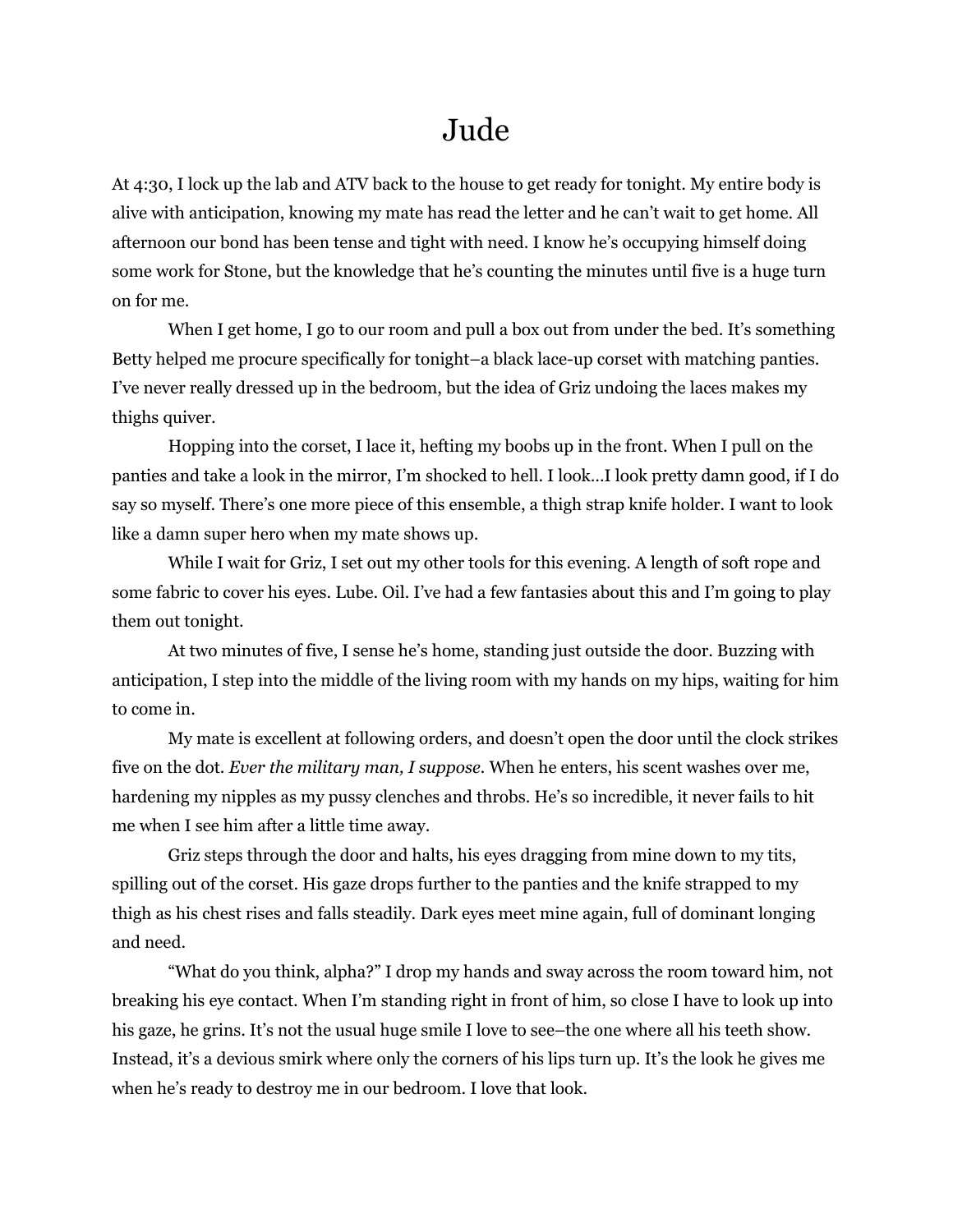Griz purrs, the deep sound of it caressing my skin as he reaches out to pull a lock of my hair between his fingers. He walks around the side of me, the hair tickling across my throat and shoulder before he drops it. Closing my eyes, I let my body feel his perusal, the way his natural dominance is as strong as a tangible caress. Tonight, I want to experience that dominance myself.

My mate strokes long, dark fingers along my lower back, up and along my ribs as he purrs and comes to stand in front of me, leaning down to brush his lips and fangs along my collarbone. I shudder, ready to throw my head back and beg for his bite. But then I remind myself that I'm in charge tonight, and a giggle burbles out of my throat.

Griz matches it, the deeper tone of his laugh caressing my skin as he kisses my neck, the touch so feather-light I can barely take it. My body presses to him like a magnet as he laughs again. "Mate. You told me you wanted to be in charge, but your body is saying something else."

"You're just so damn good at this," I grumble as he stands up and takes two steps back, letting his eyes wander as he puts both hands behind his back. The purr that rolls up out of his chest lights my body up as dark eyes find mine once more. "How do you want me, omega?"

Here, there, every-fucking-where. I want him all over every surface of our cabin. "Shirt off, follow me," I say with a wink, smiling when I hear his shirt hit the floor, and feel him stalk behind me, quiet and obedient.

When I get into our room, Griz purrs louder as he takes in the candles I've set up–dozens line our window frame and the top of our dresser. I turn to my handsome mate. "Turn around, alpha."

Griz smiles but turns, hands still behind his back. It's practically an invitation for what I want to do. Unraveling the rope, I tie it tightly around his wrists. Tightly enough to hold him while I pleasure him, but not tight enough to chafe his gorgeous skin. "Turn back around," I command, infusing as much authority as I can into my voice. Griz grins, a big sloppy grin like he can't believe me, but he turns. It's a little funny when I think about commanding my mate–he's got almost two hundred pounds on me. But he's encouraged every fantasy I've ever had, no matter what.

"Sit on the edge of the bed." I raise a brow as I gesture to the mattress. Griz slides down gracefully, stepping his thighs open wide as if he knows where I'm going next. Stepping between his legs, I let my breasts tickle his chest, a soft groan leaving his throat. He clears it, looking up at me as I pull the fabric from my belt. "Close your eyes, alpha," I whisper as he sucks in a breath. He does it, gritting his jaw when I place the fabric over his eyes and tie it gently in the back.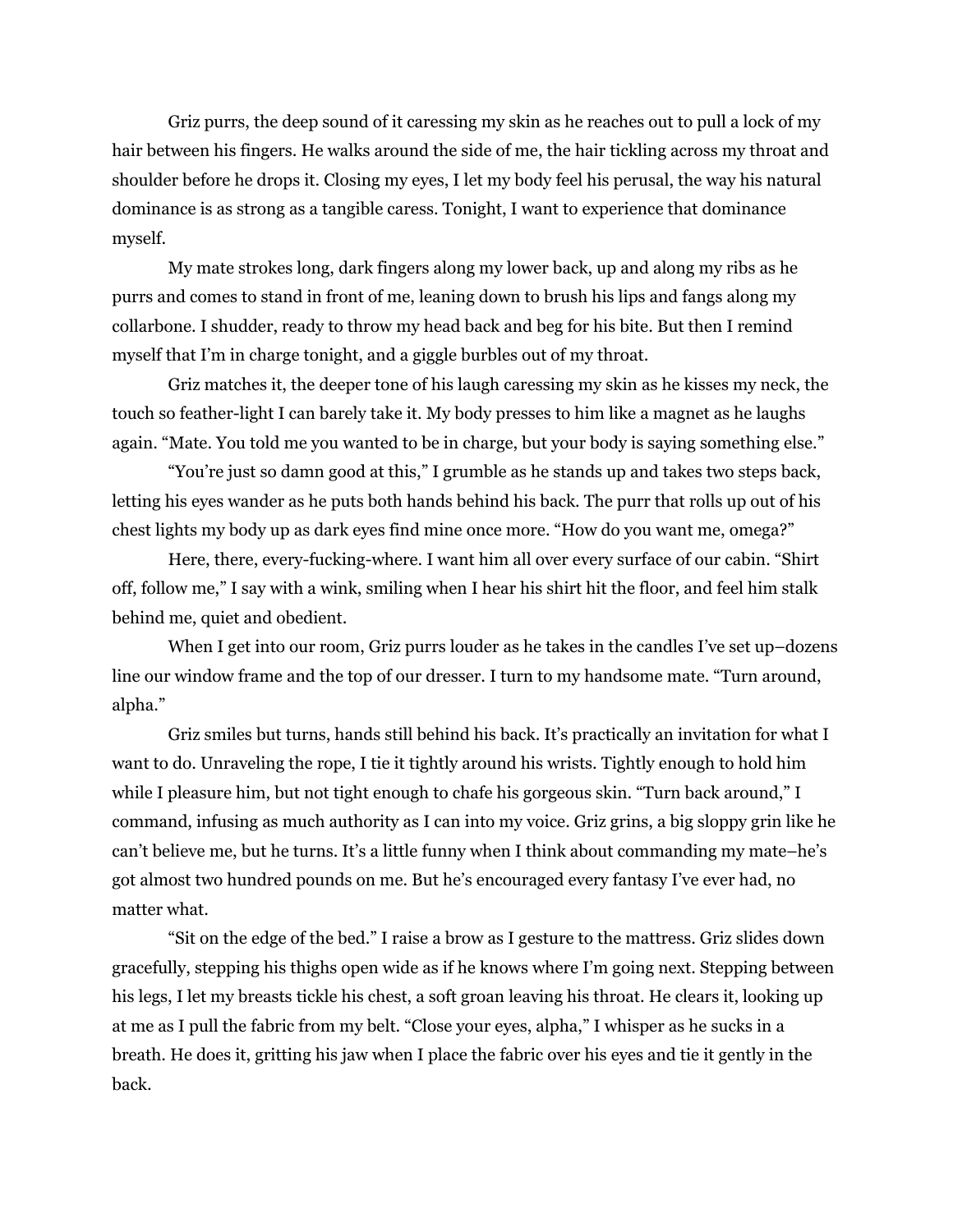And then I take a step back and look at him, admiring my handiwork. Enormous muscles bulge, but he remains still, waiting for my direction.

Taking the small knife from my thigh holder, I walk back to my mate and slide the tip gently along Griz's collarbone–enough for him to feel the blade, not enough to cut him. He sucks in a breath, all the muscles in his core clenching. I drag the tip of the blade down between his pectoral muscles, his chest rising and falling a little faster as the steel glints against his powerful muscles.

"On your back." Griz folds slowly down, every muscle in his core clenching as I follow him, licking a path up his abs as he pants softly, big arms moving as he works at the rope binding his wrists. "Leave it alone," I growl as his hips roll, pushing me forward up his body. I slide myself back down and hover above his zipper, sliding it down and humming as his cock springs free.

I'm always shocked at how huge it is, long and curved and thickly veined. It's fucking beautiful, and I can't resist licking a path along the deepest vein, following it up his length before nibbling at the crown. It's thick too, everything about Griz is thick.

Fucking perfect.

Sliding forward, I pin that perfect cock between my thighs and begin to ride it, groaning at the way it runs against the soft underwear, reading my clit as my mate bites his lower lip, another deep growl coming out of his mouth. I use the blade to trace a path down Griz's abs as he moans, flinching away from the steel as his breath comes faster.

Riding above my handsome mate, pressure builds in my core as I watch him struggle lightly against the restraints. His lips are parted, teeth coming out to nip at his lower lip as if he can't take it any longer. That he allows this domination, even for a minute, is a testament to his astounding confidence in himself, and in us.

Thinking about that sends a wild rush of need through me. I can't take the tease any more, so I slide the fabric to the side and sheath him inside myself with one swift move.

Griz bellows in surprise, punching his hips up with a dominant snarl.

"Tell me what you need," I command my mate. "Are you comfortable? How are your wrists?" I slide up off my mate and back down as Griz's chest heaves.

"More," he gasps out. "Fuck me harder. Please omega."

And that 'please omega' wrecks me, the desperate tone of his voice.

"Is that what I sound like when you fuck me," I question as I flip myself so I'm facing his feet.

Griz let's out a desperate mewl when I swivel on his cock.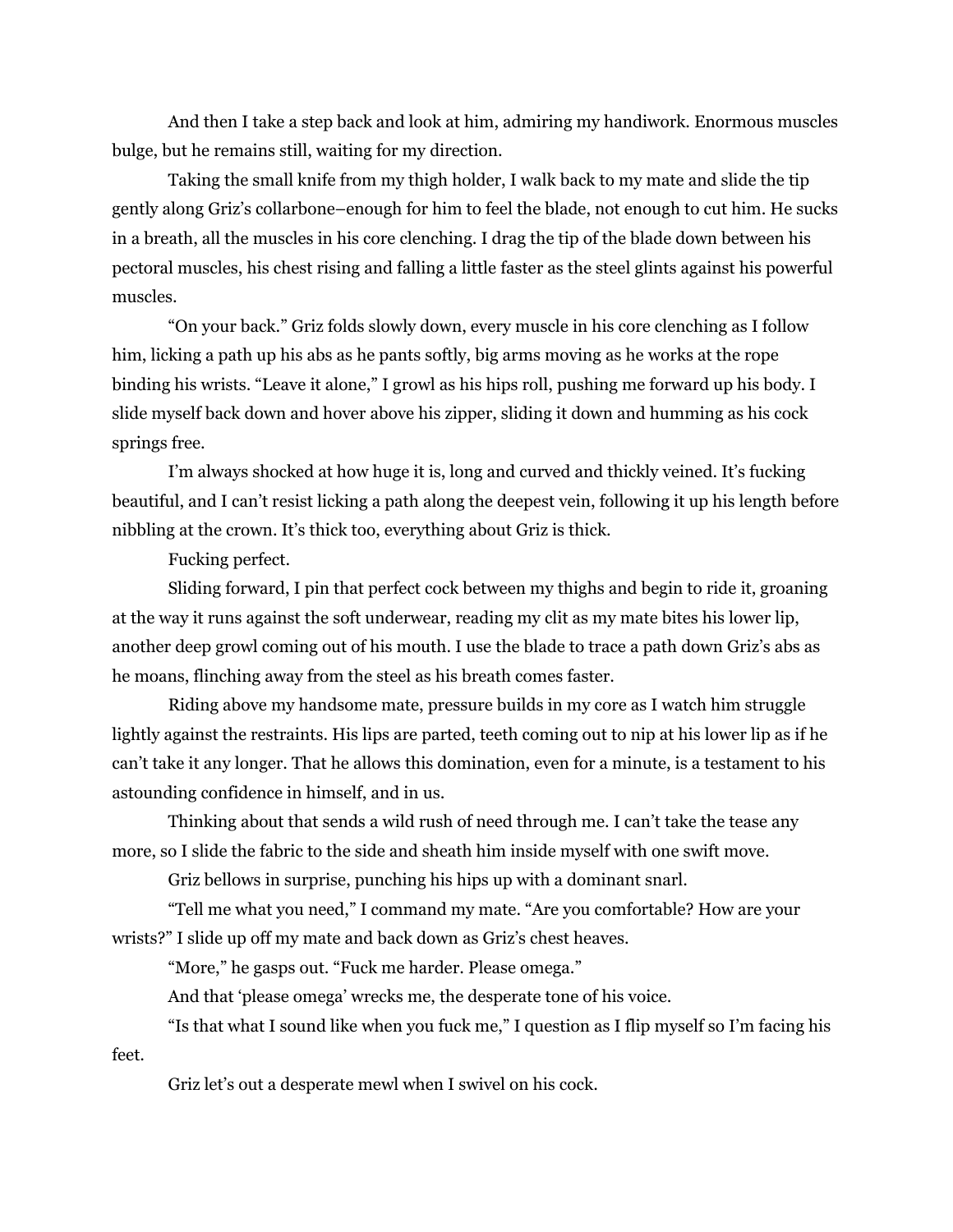"Yes. Fucking desperate for my cok. I love it when you sound like you can't have me fast enough."

I chuckle as I slide up and down him rhythmically. "Spread your legs, alpha, spread them wide."

Underneath me, Griz tenses but let's his thighs fall open.

Leaning forward, I open a bottle of lube and coat my fingers in it. Griz's body is needy and tense under mine as I pump my hips slowly against his. Reaching back behind his heavy balls, I slide my fingers along his skin, circling his back hole, dipping in gently two, then three times.

My alpha grunts but opens his thighs wider, hips rocking up to meet me as I slide off him and crouch over his lap, taking his cockhead into my mouth. I suck and lick him as I slide a finger gently into his ass, feeling for a rough patch and circling it.

He pants, but when I press the spot instead of rub, his back arches in ecstasy. "Oh God, fuck, Jude. Don't stop. Right there, please omega."

Griz bucks up into my mouth as the heady knowledge that I'm driving him wild amps up the pressure in my chest. Taking charge of his pleasure is an incredible experience, having this big man at my mercy, begging and pleading for what only I can give him.

"Say you're mine," I snap, dragging my nails down his stomach as he groans.

"Yours, only yours," he pants as I rub harder, the sloppy sounds of me fucking him so obscene in the candlelit room.

I nip at the tip of Griz's cock and he erupts with a scream that shakes the cabin's walls, coming all over my neck and chest. It's far too much for me to swallow, but I pleasure him through it until he falls limp into the sheets, chest heaving, lips parted as he rasps in deep breaths.

"Roll onto your side, alpha."

When he does I cut the rope around his wrists as he groans, shaking his shoulders to loosen them.

"Now, onto your stomach." I'm having way too much fun being bossy.

Griz still pants from the orgasm but complies, rolling over to give me a view of his incredibly muscled back and shoulders.

I grab a bottle of oil from the bedside table and seat myself on my mate's lower back. And then I rub my hands around his wrists, up his forearms, up his biceps and shoulders. I slide back down the center of his back, kneading and pulling at the muscles as he groans with pleasure.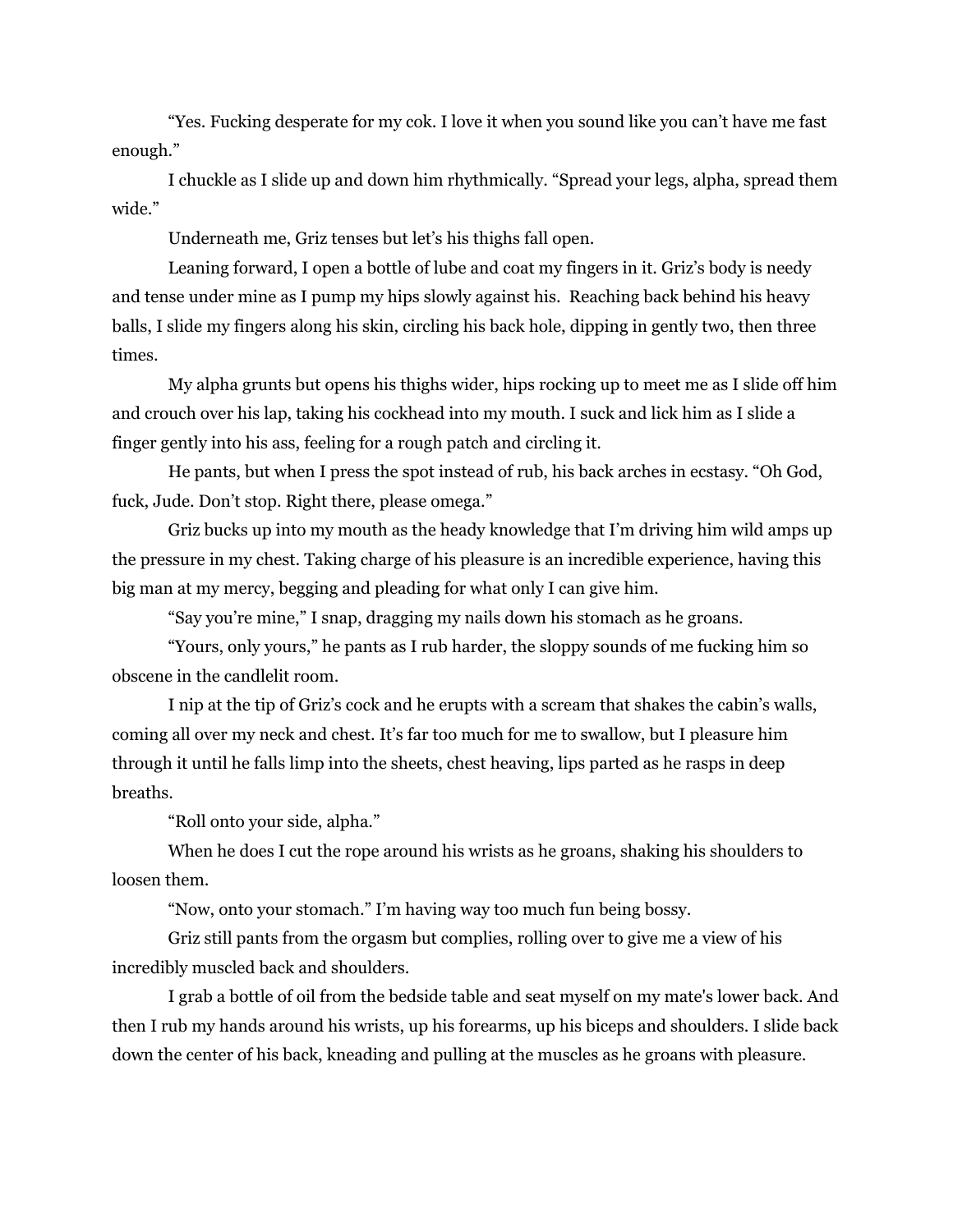"I want to make you feel good, mate," I whisper into his ear with a nip along his shoulders. Griz shudders, hips rolling into the sheets. His hands fist the white cotton as I sit on his back, coating him with slick. Through our bond I sense he's struggling to hold back at this point, that he wants to take over and dominate, but that he's attempting to stay in submissive mode.

A rush of slick leaves me as I gaze at his incredible body. My mate whines deep in his throat, a frustrated grunt muffling into the sheets as I rock my hips against him.

Laughing, I lean into his ear again. "Do you need to take control, alpha?"

In a flash, he flips us so that I'm seated on his stomach, his hands coming to my hips. "Now. You've pushed me to the edge, Jude. I need to possess you. Right the fuck now."

I chuckle as Griz brings both my hands behind my back. "Keep them there, omega." It's a command, and my nipples pebble at the strength of it. He grabs the bottle of lube and empties it all over his cock and hands, tossing it aside as he coats his thick length. "Come here and sit down."

My body tightens as Griz pulls me forward, lining his cock up with my back hole as I gasp. We've never done it in this position, but I'm skeptical. Griz teases me with his fingers first until I'm a slick-coated mess, and then slides me down onto him as I throw my head back.

He waits for me to adjust, and then in a flash he flips us so I'm on my back, his dick still buried in my ass. He nearly unseats me on the first thrust as he snarls. "Hands on the fucking headboard Jude, and don't move them until I say so."

I comply as he thrusts again, and my body locks up at the incredible pleasure of his dominance.

One of Griz's hands comes to my throat, squeezing hard, and the other comes to my hip for leverage. He pounds into me until we both erupt again. And when that's over, he takes me over the edge of the bed. And again in our hot tub. And again in our shower. He takes me until the wild, possessive need bleeds away into tender worship.

When he falls asleep in our bed hours later, I stroke my fingers along his neck and back and shoulders while he rests. I can't stop looking at him, and being so fucking thankful for who he is.

Mine, all mine.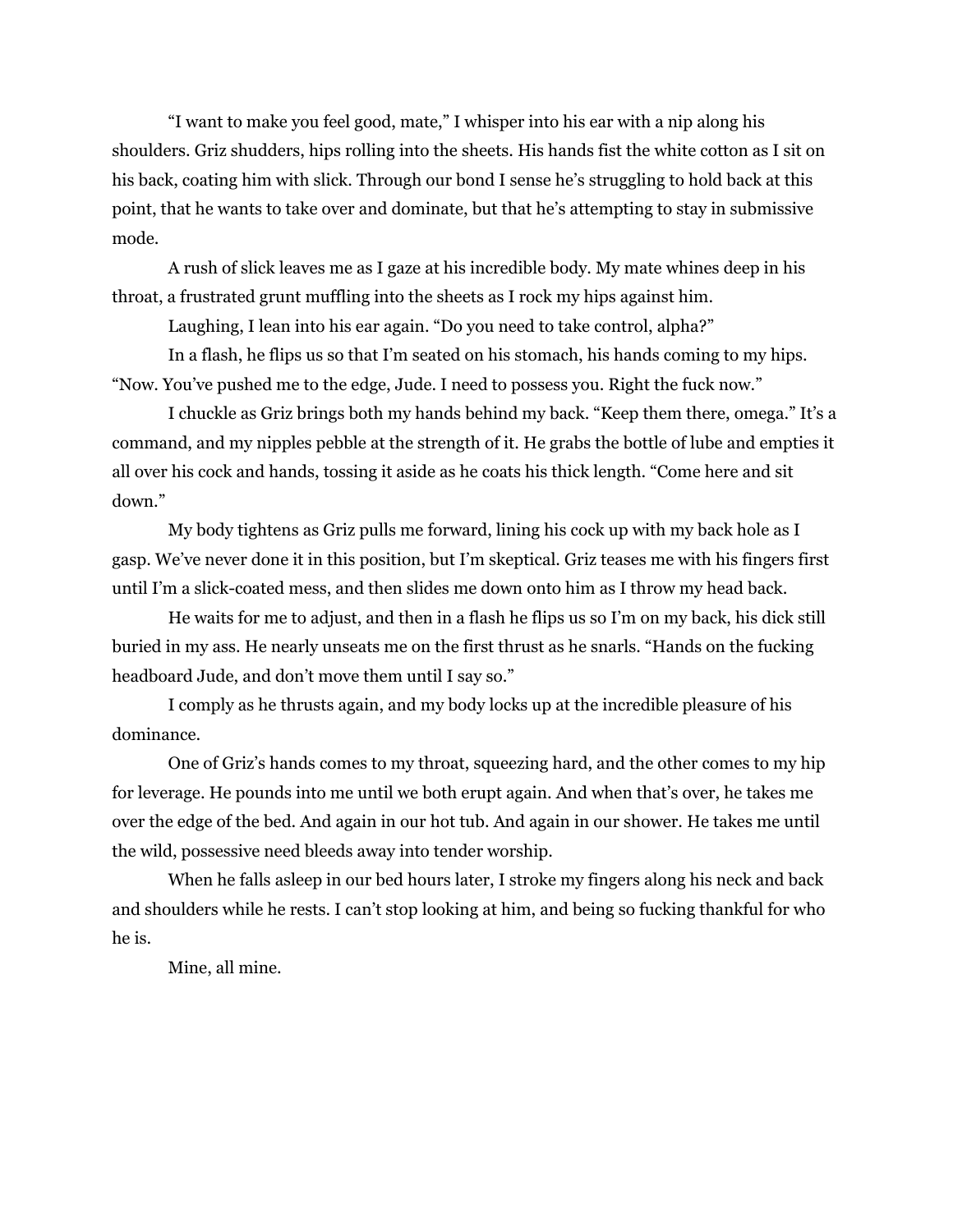### Griz

I never would have pegged myself for a knife-play man. But my omega teasing me with a blade while I couldn't see or move? That was hot. Really damn hot. Her fingers in my ass while she sucked me off? Hot too. There's probably nothing she can think up that I don't want to do. All of it was hot.

There's nothing harder to do for an alpha than give up control in the bedroom. It's not our natural way, and that's what makes it perfect.

Now that I've claimed Jude fully, she's blooming. She's lighter, more at ease, laughing more often. There's a silly, goofy side to her that I never got to see when she was so stressed about her father and her big secret. I fucking love it. Even now, at breakfast, she's squirming in the seat next to mine, giggling about something.

"What's going on, mate?" I nip at her ear as she lips but leans into my touch.

I get to touch her all the damn time now, whenever I want.

"Oh you'll see in a sec," she chuckles.

The dining hall is full this morning, Stone waving as he comes over to sit with us, winking at Jude. "Judy, how you doing this morning?"

I love that he's adopted Orion's nickname for her. They've gotten close in the last weeks, and seeing it warms my heart.

"What if I told you I'm feeling a little blue?" Jude snickers and winks at Stone as he snorts in response.

"What the hell are you two on about?" I question my mate as she erupts into fitful laughter. "You two are up to something."

She turns to me with a grin. "Remember when I told you I was working on a sneaky little side project, and you said you didn't want to know?"

I throw my head back to laugh as the front door opens and Connor stalks in, followed by Carmen and Brady. They look like they threw clothes on hastily, and all their skin is…well…blue. Bright blue like a bunch of smurfs just rolled into the lobby.

Jude and Stone howl next to me as the room dissolves into laughter.

Connor growls as he approaches our table, leaning over it with a glint in his eye. "What did you do to the fucking hot spring, Jude?"

I roar as Jude dissolves into hilarious tears next to me, pointing at Connor's skin. When she can finally compose herself she wipes the tears away. "Don't be a baby, it'll fade in a week or two."